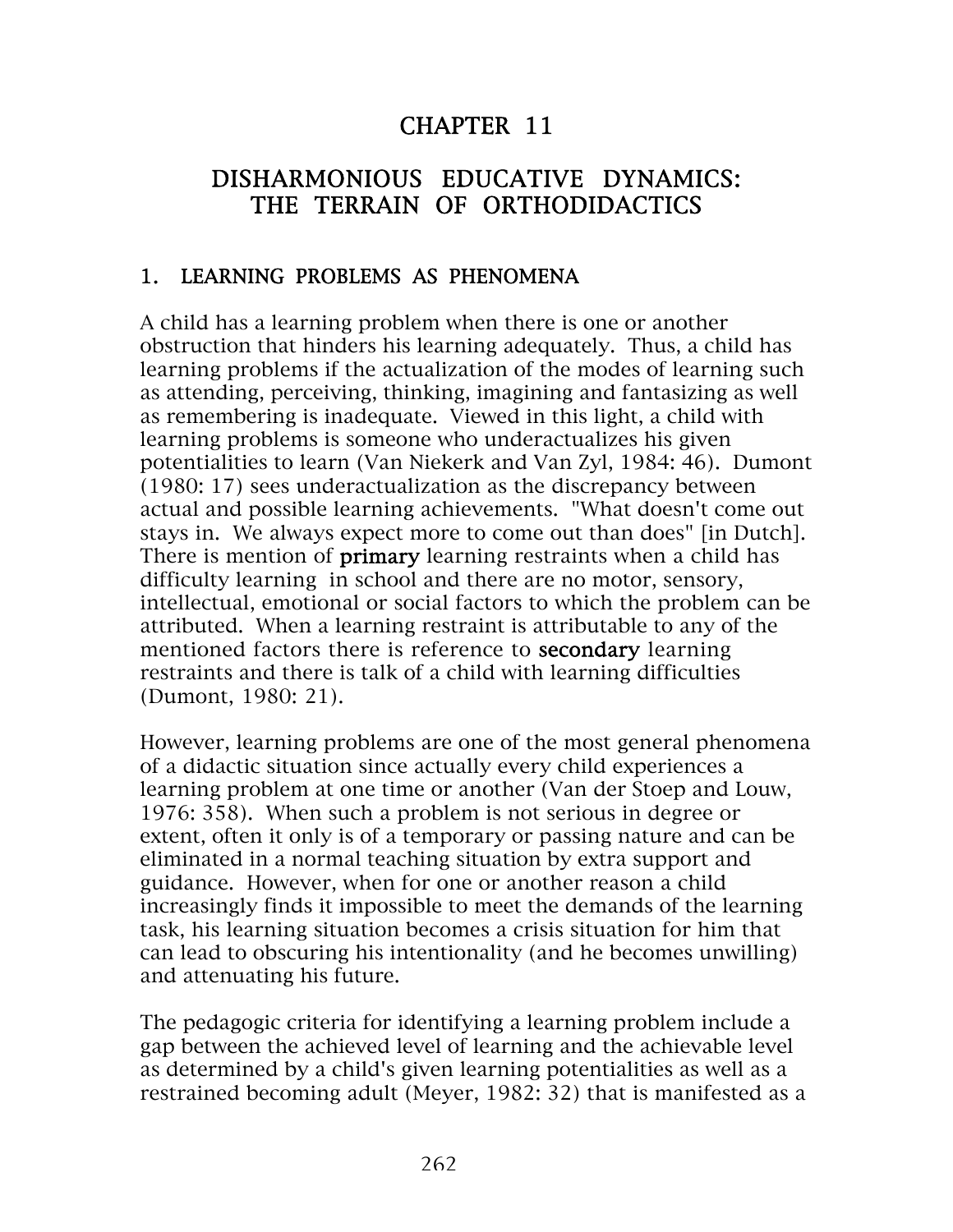"maturational lag", poor acquisition of identity (poor self-image and uncertainty), over-dependence, inadequate actualization of his uniquely given potentialities, an inability to perform objectively, rationally and matter-of-factly in accordance with the criteria for his phase of becoming, etc. Furthermore, all concerned persons, i.e., the child himself, his parents and teachers experience their situation as problematic. However, it is especially the child who interprets his teaching situation with feelings of impotence, distress, confusion, as being stuck, dejection, lonely, guilty and disillusioned. Because of his restraint in learning and becoming, he finds himself in the midst of a problematic educative situation, namely a situation "... which is experienced by the parties as without prospect, meaningless and threatening and which one is unable to satisfactorily change and offer a changed perspective without professional help" (Ter Horst [in Dutch], 1972: 3).

## 2. TYPES OF LEARNING PROBLEMS

## 2.1 Poor achievement

When a child achieves poorly according to a particular norm, e.g., the average on a standardized test, or the achievement of his classmates or age group because of deficient learning abilities, there is mention of poor achievement. If such a child achieves optimally according to his learning potentialities it still remains poor in comparison with the norm.

## 2.2 Under-achievement

When a child does not optimally actualize his learning potentialities so that there is a gap between what he attains and what he can attain, there is mention of under-achievement. His learning achievement might even be better than that of his classmates but if there is mention that he should be able to achieve even better, such a child is described as an under-achiever.

## 2.3 Specific learning disabilities (handicaps)

As described in the Law of Educational Services (Law No. 41 of 1967), a disabled child is one who deviates to such a degree physically, mentally and behaviorally from the majority of children that he: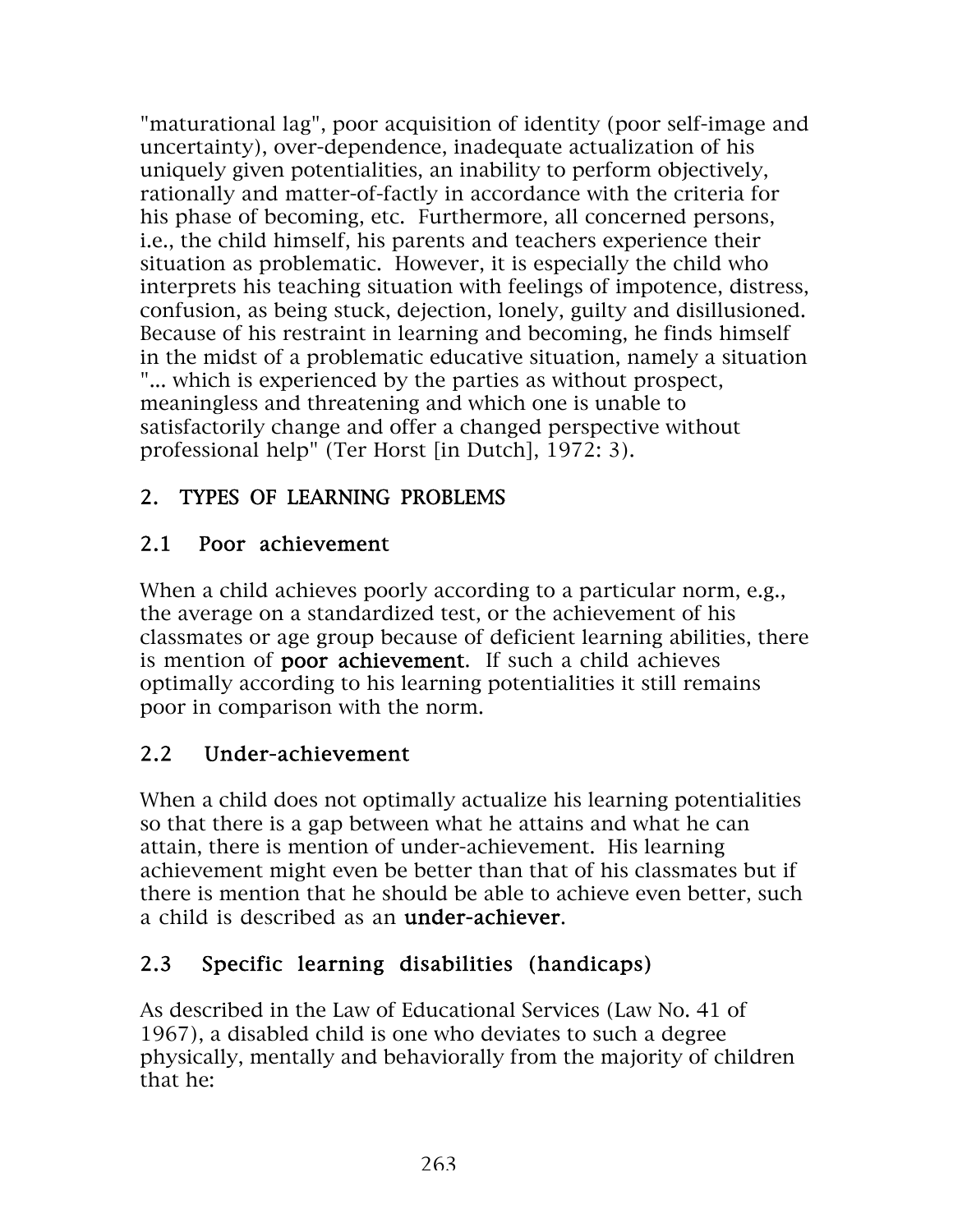\* cannot profit adequately from ordinary teaching which is provided in the normal course of teaching;

\* teaching of a specialized nature is necessary to facilitate his adaptation to society; and

\* ought not attend an ordinary class in an ordinary school because such attendance can be detrimental to him and to the other pupils in class, although he is educable and will profit from teaching of a specialized nature.

The following categories of learning disabilities are differentiated:

- \* Deaf children;
- \* hard of hearing children;
- \* blind children;
- \* poor sighted children;
- \* epileptic children;
- \* cerebral palsied children;
- \* physically disabled children: and

\* children who suffer from a defect and to whom the teaching authorities refer as disabled children have to be provided for by virtue of the Law.

A disabled child is a pupil who's uneliminatable handicap requires that special teaching (including remedial teaching) be provided to him. Although his becoming adult and learning are not essentially different from a non-disabled child, he is committed to special teaching because of his limiting circumstances.

A distinction also is made between a primary and a secondary disability. On the basis of the primary disabilities already mentioned, secondary disabilities and/or complications can appear in a disabled child such as the following:

- \* Emotional tension and inability to be engaged;
- \* problems of self-acceptance;
- \* scholastic problems;
- \* frustration because of a limited experiential world;
- \* behavior deviations;
- \* poor self image;
- \* over-compensation;
- \* negativism; and
- \* a low tolerance for frustration.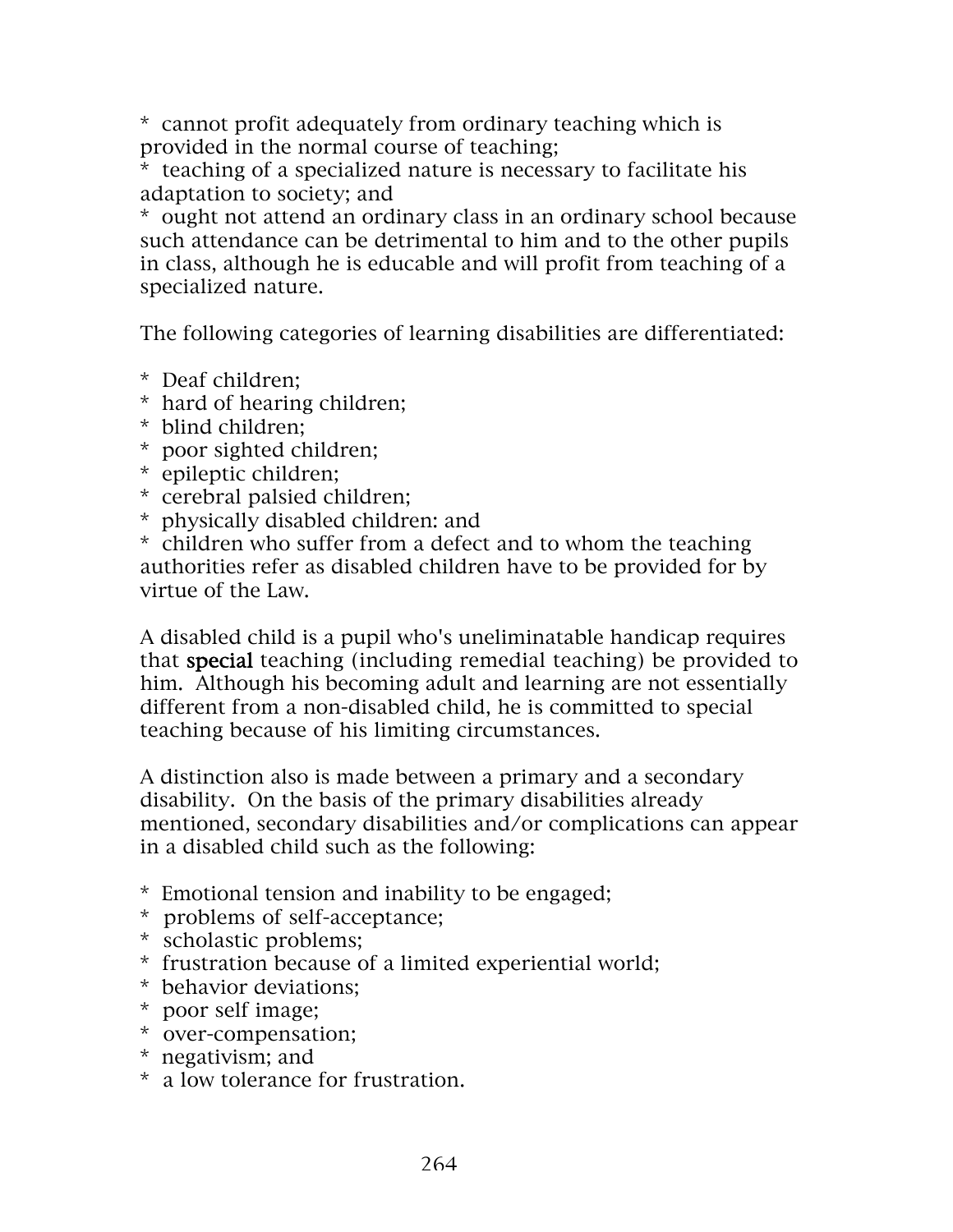The nature and scope of the disability, taking into account the appearance of primary and/or secondary disabilities, are determinants of a child's accountable placement (RGN, 1981: 151).

In the framework of disabled children it is relevant to refer to the so-called group C specific learning disabled child. It generally is accepted that the inadequate learning of these children is related to a malfunctioning of the central nervous system on the basis of which there also is reference to a psychoneurological learning disability although no irrefutable evidence for this has yet been found (RGN, 1981: 109).

The appropriate criteria for identifying group C pupils, according to the Committee of Heads of Teaching (KOH, 1980), are:

\* A serious handicap in language, reading, writing, spelling and arithmetic;

\* the learning difficulty must be a manifestation of a particular psychoneurological dysfunction;

\* the possibility of external factors as origins of the learning problems have to be excluded;

\* preferably the pupil should not be older than 12;

\* preferably the pupil should already have received orthodidactic help regarding his learning disability;

\* the pupil has to show average or high intellectual ability on an individual scale and indicate a characteristically insightful response pattern; and

\* the absence of one or more of the following interpretations is decisive for the final selection: "Hard" neurological signs, "soft" neurological signs and/or EKG abnormalities.

Characteristic behavior deviations that arise, among others, are hyperactivity; attention and concentration disturbances, affective lability and impulsivity, aggression and wild outbursts, lying, theft, poor socializing and engagement, fear of new situations, lack of persistence, a poor self image and self confidence, a lack of planning and abstracting, deficient memory, problems with coordination, laterality and dominance, visual and auditory perception deficiencies resulting in reading, speaking and language disabilities.

Pupils with serious learning handicaps usually are identified by a process of elimination when they show little or no change with full-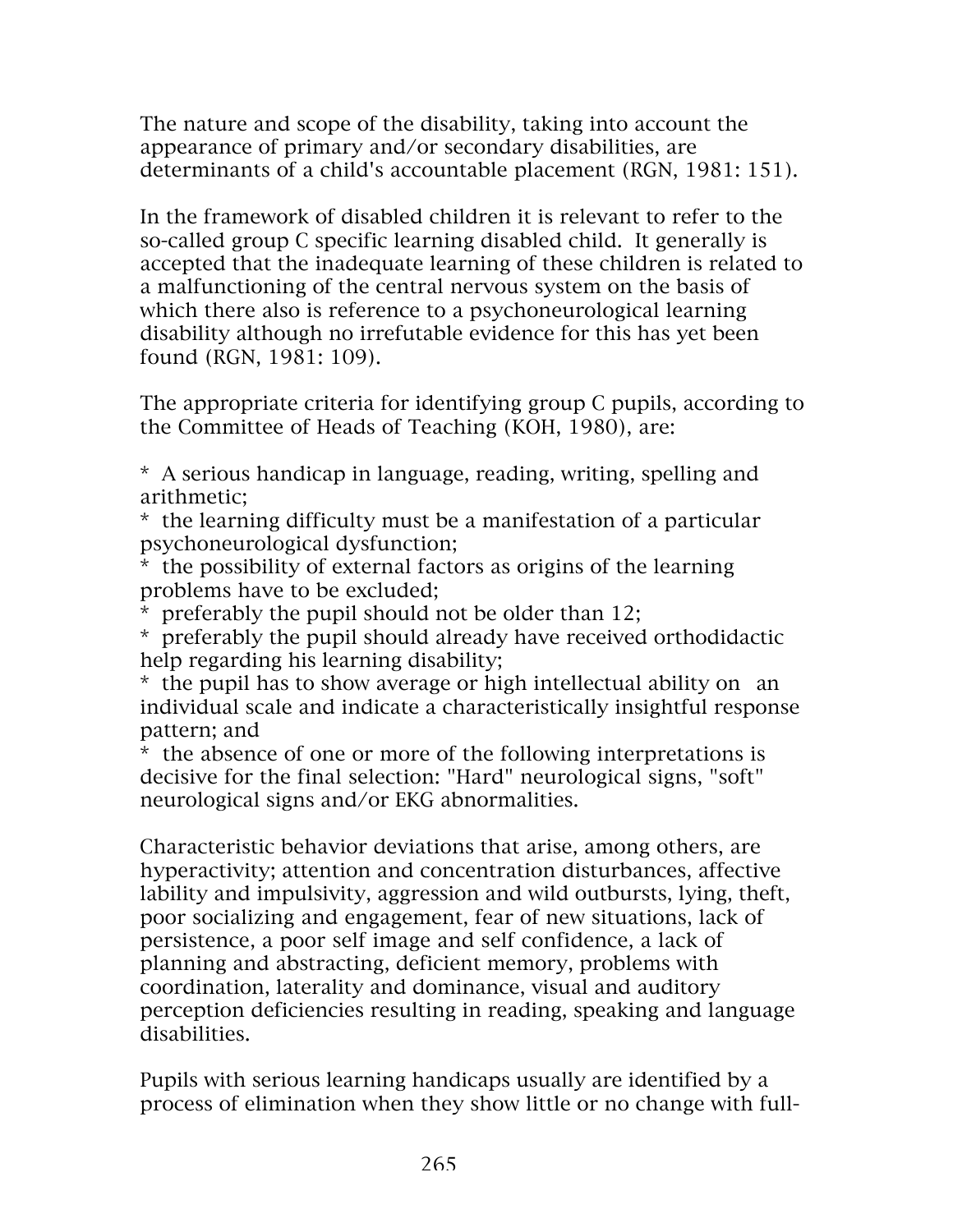or part-time remedial help. If these pupils, after a reasonable period of full-time remedial teaching, cannot be returned to regular teaching, but for an unspecified period are committed to full-time intensive orthodidactic help, they can be identified as pupils with serious specific learning disabilities (KOH, 1980: 45).

#### 2.4 Specific learning restraints

A learning restrained child is one who does not achieve according to his potentialities and who also is known as scholastically restrained (RGN, 1981: 142). According to Lerner (1981:7) the concept "learning restrained" refers to the fact that a child shows deficiencies in actualizing his modes of learning that lead to his experiencing problems in understanding spoken or written language, which eventually can lead to an inability to think, talk, read, spell and to do arithmetic computations.

Additional criteria for learning restraints are phenomena such as unreadiness to learn, restlessness, hyperactivity, troublesomeness, distractible attending, daydreaming, a-sociality, weepiness, poor visual and auditory discrimination, poor acoustic and visual memory, affectively impulsive and labile (RGN, 1981: 145-146). This child's learning impotence cannot be ascribed to visual, auditory or motor problems, mental retardation, emotional problems, poor teaching or a disabling environment; thus, against all expectations, their achievement is poorer than what they are capable of. Hence, the restraint refers to slower progress in the child's becoming and learning, in his personal actualization, and has the possibility of being eliminated or corrected. In this connection, there is further differentiation between group A and B pupils for whom provision is made in ordinary teaching. Group A pupils experience a learning problem that is not very serious and that can be handled within a normal classroom with individual help from the teacher. Group B pupils have to contend with a more serious learning problem and correcting this usually is related to a timely removal from the mainstream to an aid class or "Remedial School" (see Van der Merwe, 1985) only to the end of the year in which he becomes nine. During this period he is provided full-time orthodidactic help in a small group. However, a condition is that he have an IQ of 95+ otherwise he is a candidate for special education that provides for mentally retarded children. The aim of category A and B teaching is to provide help that concentrates on a child being able to resume receiving ordinary teaching as quickly as possible,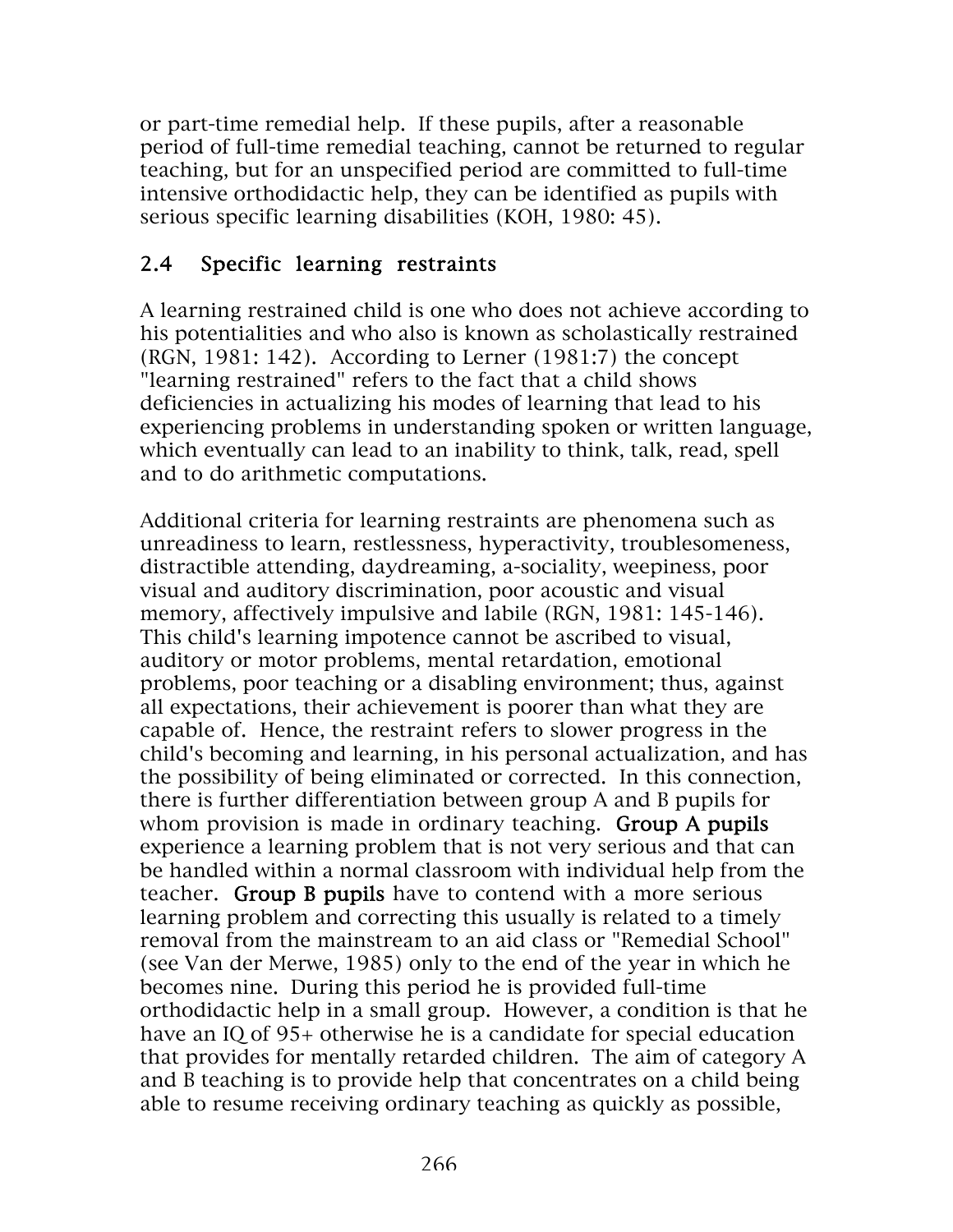which means that his personal actualization has to be harmonized to a reasonable degree. Therefore, it is important that the curriculum of the aid class as well as of the school for learning disabilities is the same as that of ordinary teaching as far as is possible.

An authentic orthodidactic task for the educational psychologist is the learning restrained child, since neutralizing the inhibiting moments of learning and bridging the gap between the achieved and achievable level of learning always includes the possibility of correcting them.

With respect to a learning disabled child, the task of the educational psychologist also includes the identification aspect as well as giving expert advice regarding a teacher's intervention in accordance with the particular demands required by each form of disability.

## 3. DISHARMONIOUS DYNAMICS OF TEACHING

Disharmonious dynamics of teaching refer to the fact that the relations among teaching activities, the essentials of the contents and the child's learning activities function disharmoniously (see Van Niekerk and Van Zyl, 1984: 48). A disharmonious lesson situation is, according to Du Toit (1980:23), a situation in which there are disturbed relations among the essences of educating, teaching, learning and the contents with the consequence that the essentials of the lesson structure are attenuated. This approach broadens the concept "learning difficulties" because the child is not described in isolation from his learning situation only in terms of his defective modalities of learning such as perceptual-motor or auditory-verbal problems or merely in terms of educational difficulties. In this way, it is accepted that disharmonious lesson situations and the related disharmonious dynamics of teaching figure in the basis of a learning difficulty although, realistically, it is understood that not all disharmonious lesson situations lead to learning difficulties (Du Toit, 1980: 23). The ineffective role of a teacher can be that he makes mistakes in selecting and reducing the learning contents, stating the lesson problem, systematically unlocking the lesson contents, estimating pupils' skills, proficiencies and techniques, the meaningful control (verification) of the teaching and learning effect, the functionalizing aspect and the steps of evaluation so that the learning contents are unlocked inadequately and that it is not possible for him to learn effectively.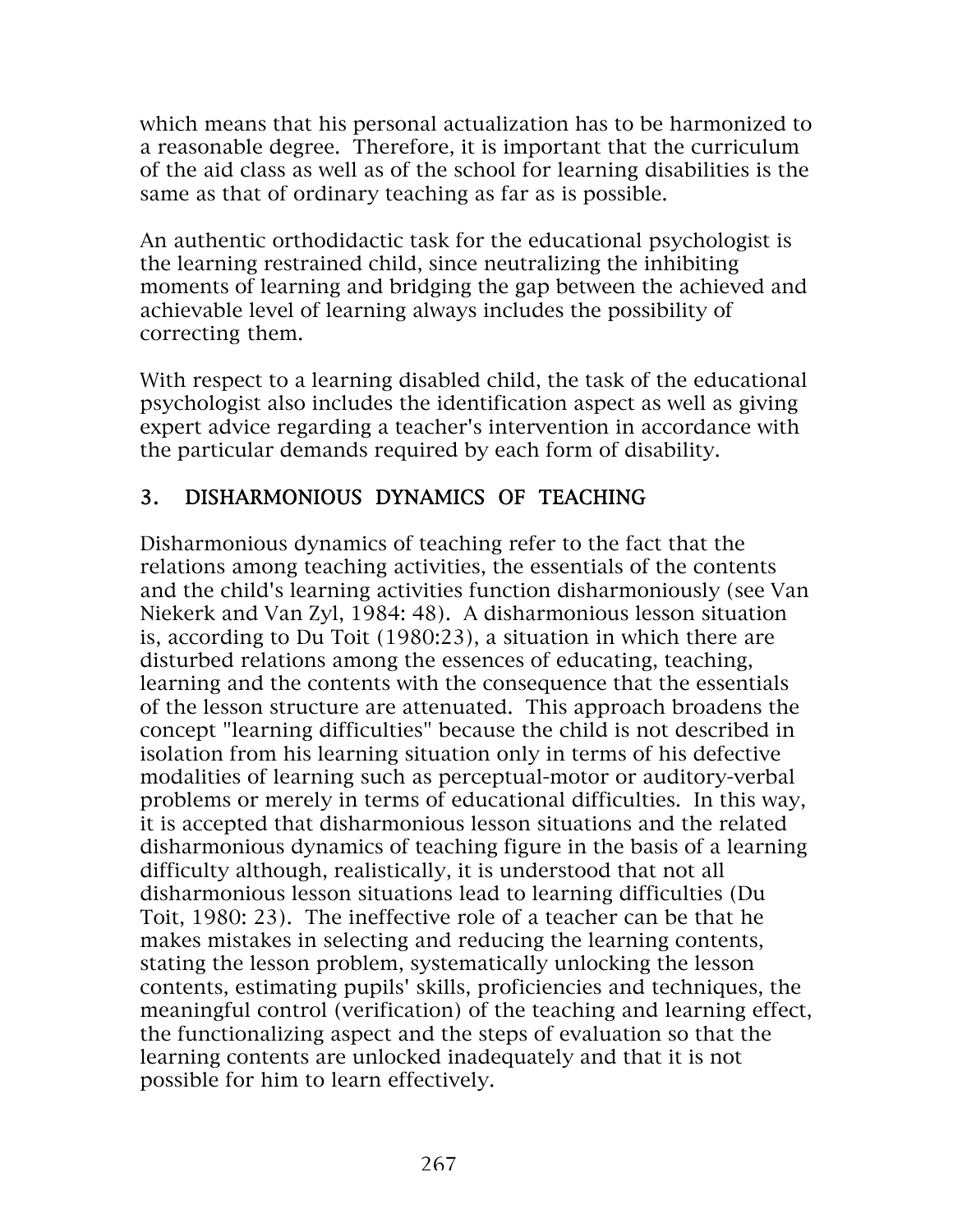Even if teaching is effective, the lesson content might be the reason for the disharmonious teaching dynamics in the sense that its level of difficulty might be too high or low, the core concepts and relations are not clear enough, unlocking strategies and algorithms are not elucidated, and learning techniques and fundamental principles are not indicated.

In addition, the self-unlocking learning role of the child might be inadequate and contribute to the disharmonious dynamics of teaching. Inadequate learning leads to inhibited becoming, an underactualized psychic life and educational distress. Educational distress, in the first place, is affective distress and always is education-impeding (Van Niekerk, 1976: 122). Thinking about inhibited learning and the associated disharmonious dynamics of teaching also implies reflecting about the correlated disharmonious dynamics of educating, specifically in terms of the fundamental pedagogic structures, i.e., the pedagogic relationship, sequence, activity and aim structures and especially with the purpose of gauging the quality of the communication among those involved. The question is if the disharmonious dynamics of teaching have not given rise to an increased breach in communication by which a child increasingly experiences an inability to make his distress known to the adults and the adults increasingly experience an inability to assist the child in his distress.

#### 4. HELPING AUTHORITIES

## 4.1 Introduction

Depending on the multidimensional nature of the learning problem, the educational psychologist, as orthodidactician, has to design a coordinated program of assistance in connection with the relevant persons or authorities, for example, formal teaching, the medical profession, occupational therapists, speech and audiology therapists and social workers. Thus, a multi-dimensional approach is the most accountable to provide effective help to a child in distress (Lupart and Mulcahy, 1984: 217).

## 4.2 Formal teaching

Contributions from the teaching event mainly are of a practical nature since the persons involved are directly concerned with the realities of educating and teaching and what is especially important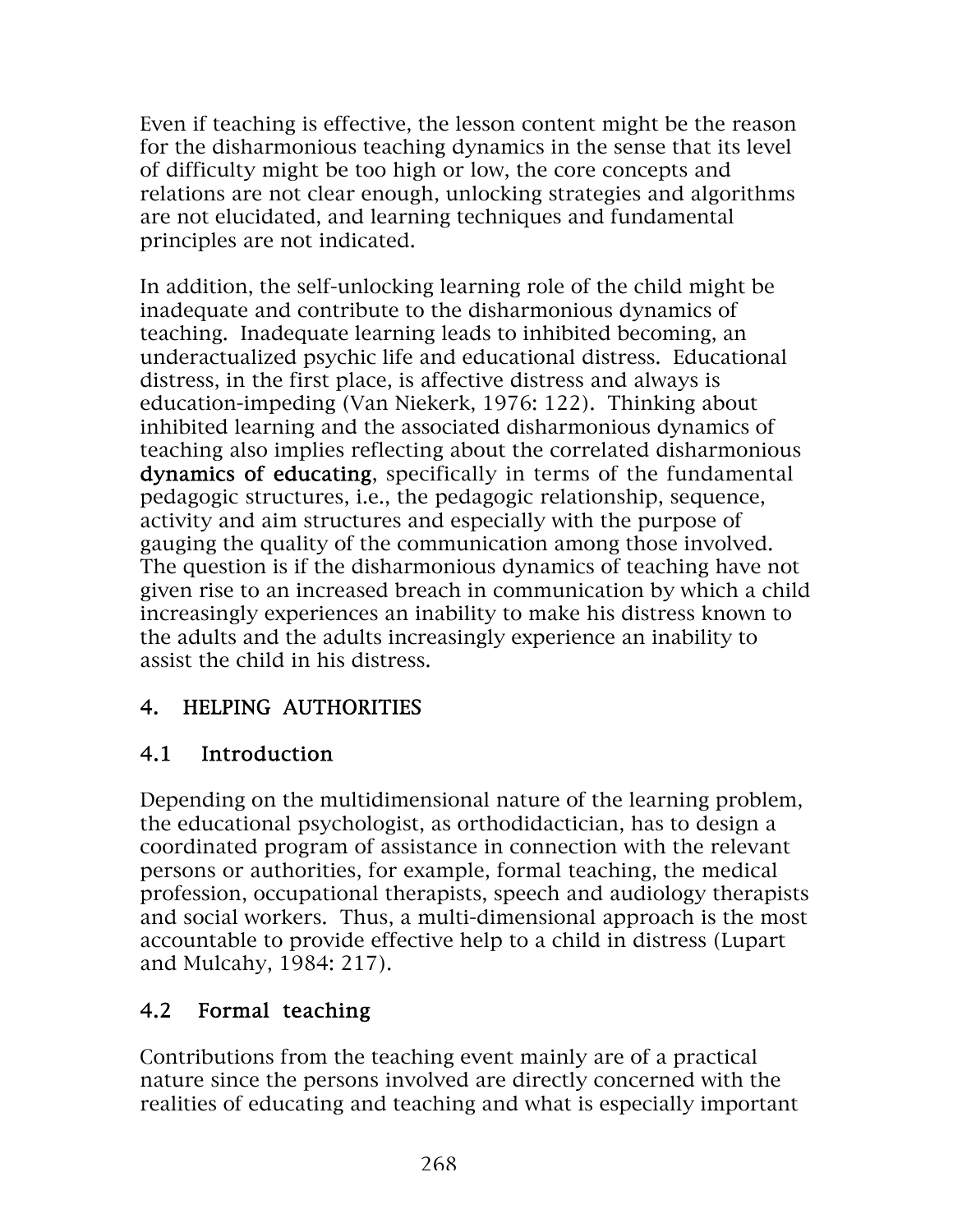to the educational psychologist as orthodidactician is the child's optimal learning (see Lerner, 1981: 12). On the basis of their training and practical experience, teachers, aid class teachers, teacher advisers and curriculum experts actually are in a position to provide valuable input for helping a learning restrained child. Their grounding and expertise include aspects such as didactic formedness, thorough subject matter knowledge, knowledge of the learning restrained child and his inadequate learning, curriculum matters and the organizational arrangements of the school in which the program of assistance is to be used (RGN, 1981: 183 et seq.). The teacher is a valuable member of the assisting team and his involvement truly is a precondition for harmonizing the dynamics of teaching.

At first a teacher can make a provisional, tentative evaluation of a child's actualization of learning, i.e., the ways in which he senses, perceives, attends, thinks, imagines and fantasizes, memorizes, remembers and actualizes his intelligence as well as the quality of his learning readiness and intentionality. Behaviors such as restlessness, hyperactivity, wandering attention, stubbornness, daydreaming, weepiness, insecurity, changing emotional dispositions and impulsivity also are to the experienced teacher indications of an inadequate learning readiness and intentionality.

In summary, the teacher's role in providing help to a learning restrained child includes the following:

\* The identification of underachievement as a discrepancy between learning potential and learning achievement;

\* the identification of a child who experiences problems with particular modes of learning:

\* the observation of manifestations of a lack of readiness to learn such as behaviors indicative of affective lability;

\* knowledge of circumstances in a child's historicity that can lead to learning problems; and

\* evaluation of handicaps in a child's language acquisition and development.

In the secondary school, a learning restraint manifests itself mostly as a subject matter problem and in this regard the role of the teacher in diagnosing and providing assistance is particularly valuable (Estes, Hallock and Bray, 1985: 712-715).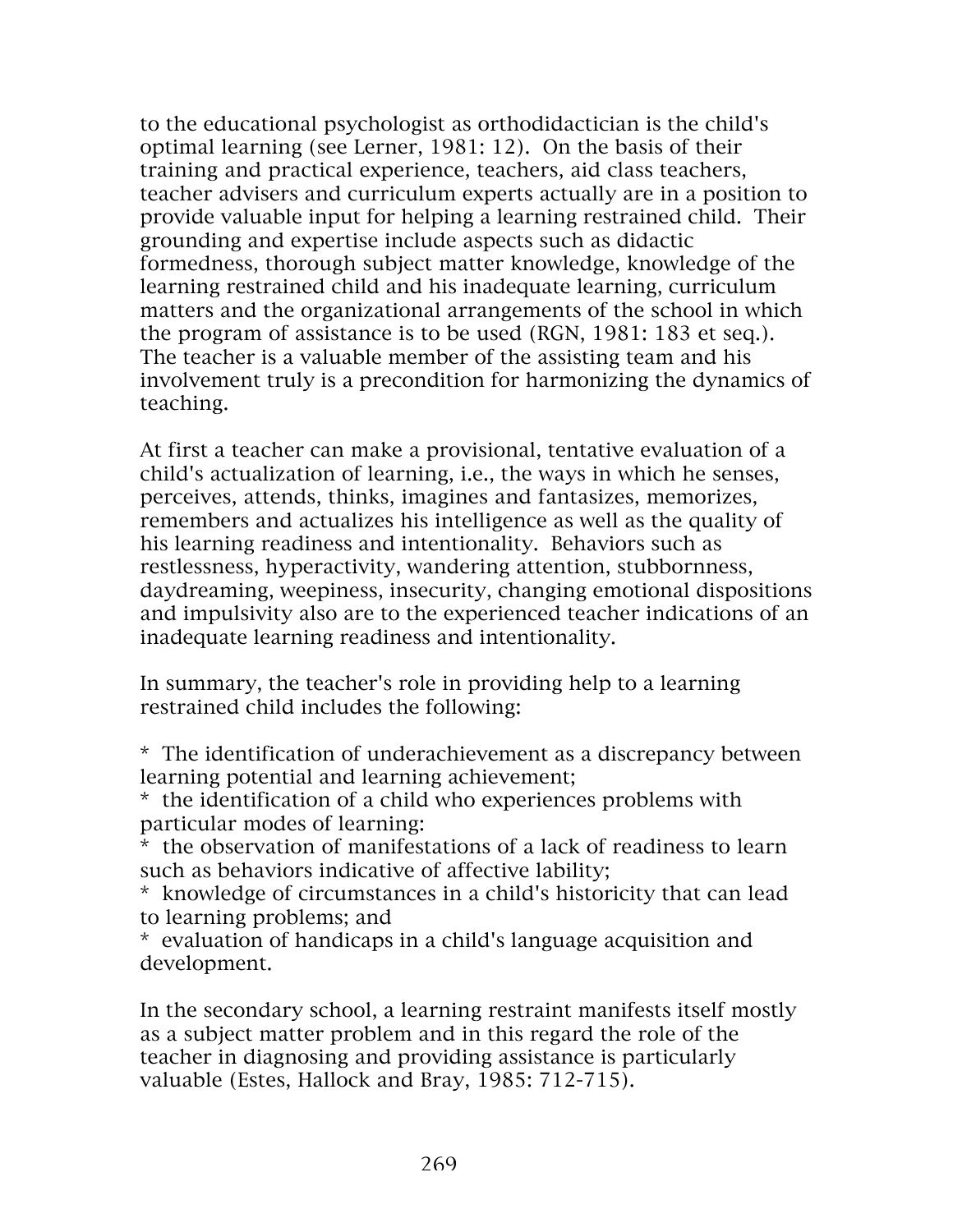In implementing the designed program of assistance the role of the teacher is important in his supporting the components of making a child ready to learn by helping in neutralizing the learning restraining moments, implementing the recommended programs of giving help in compliance with the optimal actualization of the essentials of the lesson structure in relation to particularized didactic techniques and teaching and learning aids as demanded by the problem at hand and giving support to modify a child's negative meanings and neutralize his affective distress in terms of his knowledge of aggravating circumstances in the child's educative and teaching situations.

The primary orthodidactic task of the educational psychologist includes helping a learning restrained child where the possibility of neutralizing the impeding moments is accepted as a precondition. By definition the intervention with a **learning disabled** child as the task of other didactically specialized persons is clear. The demand for a reliable diagnosis of authentically uneliminatable disabilities necessarily requires the determination of physical, sensory, organic, psychophysical and neurological disabilities by medical practitioners.

A variety of problems require referral to neurologists, psychiatrists, ophthalmologists, audiologists and other medical experts for further diagnosis and advice. In particular the educational psychologist ought to be familiar with the attention deficit disorder (previously known as "minimal brain dysfunction"), the way in which this "defect" impedes effective learning, and strategies by which it can be neutralized efficiently so that a child can learn effectively (see below).

#### 4.3 General practitioners and pediatricians

The training of physicians includes the diagnosis of handicaps and motor problems so they are in a position to advise parents regarding observed retarded development that possibly can influence a child's optimal learning. On the other hand, it also is the case that worried parents notice indications of problematic behaviors that are closely related to inadequate learning such as unrestrained tantrums, low level of tolerance for frustration, distractibility, moodiness, inclination to withdraw and even poor school achievement often first brought to their attention by a general practitioner. On the basis of his knowledge of a child's physical development and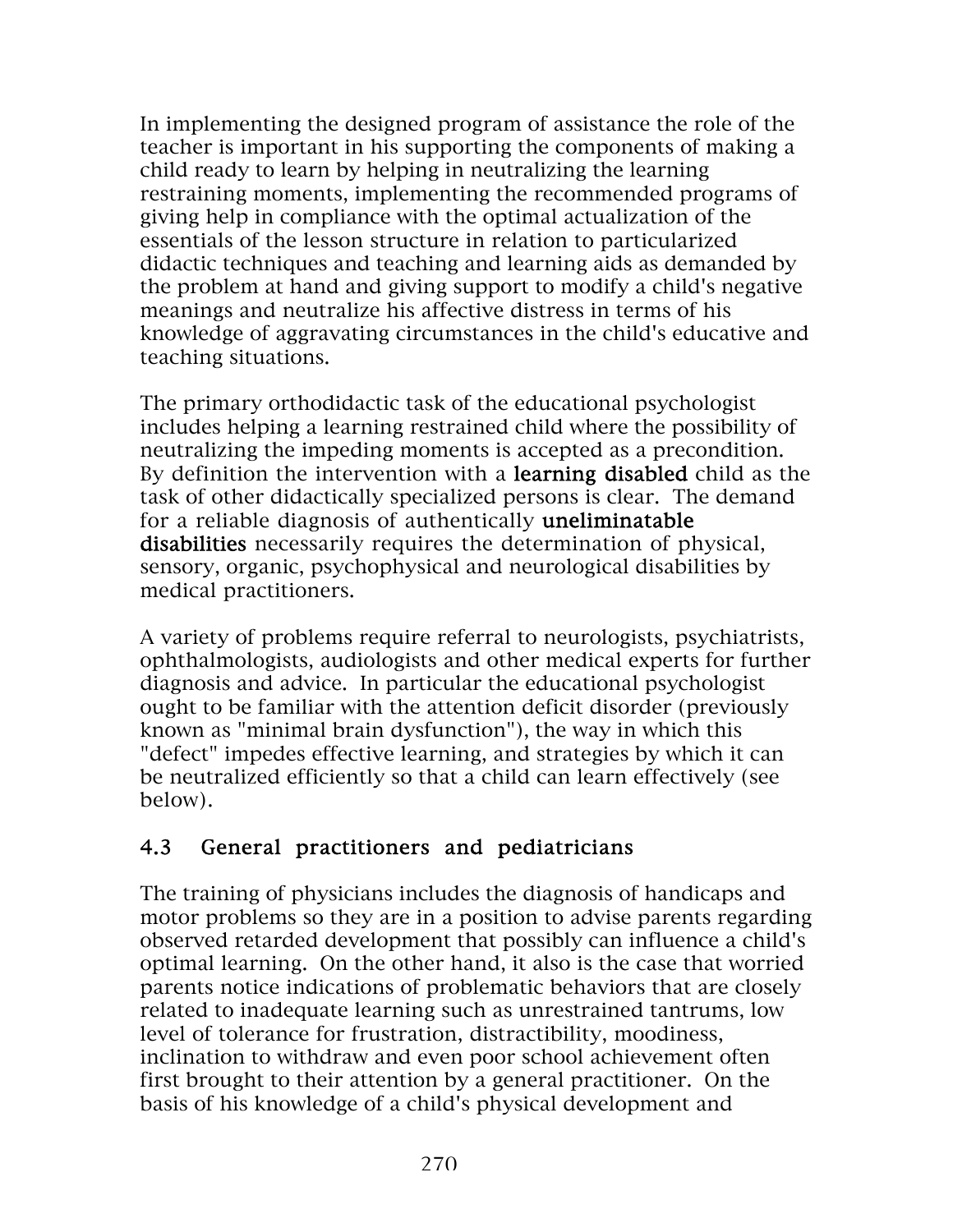conjectures regarding inadequate affective and cognitive becoming and the actualization of learning and deficient learning effects, the physician is in a position to make a referral to educational psychologists.

The following responsibilities of the medical practitioner who is concerned with a learning restrained child are distinguished:

\* The diagnosis and treatment of any physical and physiological disability that might impede learning such as visual and hearing defects, under- and mal-ourishment and endocrine and metabolic abnormalities;

\* make known to the parents and other persons involved with the child the nature and implications of the medical findings, especially in terms of their implications for the child's learning;

\* give positive support if the diagnosis is unusual and if it appears to be necessary for the relevant teacher to intervene;

\* determine if medications can contribute to effectively stabilize the child as a preparation for pedotherapy and orthodidactic assistance; and

\* give continued support to the family and a continuous evaluation of the progress that especially occurs on a physical level and thus can be interpreted as favorable to learning.

\* In addition to the above responsibilities, the physician also has the task of supplying all of the most relevant information regarding the influence that medications might have on the child's learning, for example, shortening attention span, drowsiness, etc.

Erwee (1980: 166) refers to the value of electroencephalographic data for determining problems such as hyperkinesis, subclinical epilepsy and temporal lobe dysfunctions, especially with the aim of administering medications. In addition, the determination of glucose tolerance also is an investigation carried out since it is related to learning restraints (Logue, G. D. as cited by Erwee, 1980: 166).

Of particular value is the investigation of all pupils in the primary and secondary schools carried out by the school medical services where, among other things, there are indications of a child's state of motor development, vision and hearing and examinations, in areas where justified, to establish if there is the appearance of learning impeding conditions such as bilharzia (parasites).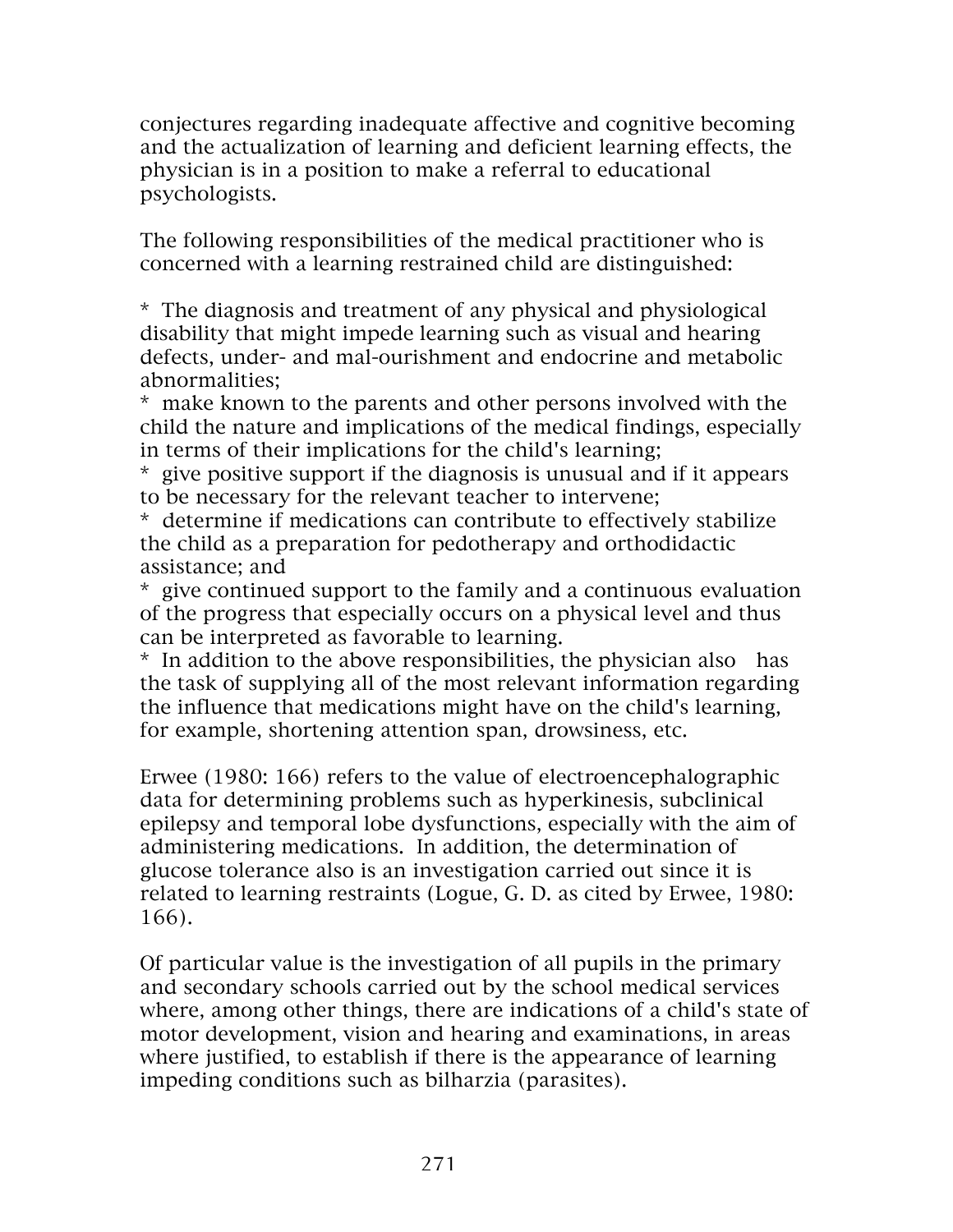Educational psychologists ought to view as standard procedure that all pupils scheduled for an orthodidactic study be referred for a medical examination.

## 4.4 Psychiatrists

The psychiatrist's approach to a child with learning problems includes the integration of organic and psychotherapeutic deliberations concerning learning problems. According to Lerner (1981: 69-70), learning restrained children are referred to psychiatrists because of the moments of affective disturbances requiring "treatment". According to Lerner (1981: 70) the psychiatrist ought to work with the child, his parents and other family members and coordinate his contributions with those of the school or persons responsible for the orthodidactic assistance.

# 4.5 Neurologists

There is consensus everywhere that neurological factors underlie learning restraints (Cruickshank, 1981: 8) and therefore an evaluation of the central nervous system and its functioning is of particular importance (Lerner, 1981: 155). However, many children with learning problems do not show "hard" neurological signs such as abnormal or deviant reflexes, problems with focusing the eyes, atypical sounds when the skull is tapped and varying strength in the different halves of the body (Erwee, 1980: 167) but rather they show "soft" signs such as slight coordination problems, light shaking, motor clumsiness, visual-motor problems, and defective or abnormal retardation in language acquisition (Lerner, 1981: 61). Notwithstanding EEG and X-ray studies of the skull and the blood vessels of the brain, media such as the Bender Visual-motor Gestalt Test is implemented to confirm indications of neural problems. A contemporary field of research is neuropsychology (Lezak, 1976) by which particular learning defects are attributed to deviations in specific parts of the brain. Following Myklebust (1968), Dumont (1973: 43-57) uses the term psychoneurological dysfunction to indicate that the brain of learning restrained children does not function adequately to support and make effective learning possible (Dumont, 1976: 46), but indicates that the expression of this defect primarily is behavioral and not neurological (Dumont, 1976: 48).

## 4.6 Ophthalmologists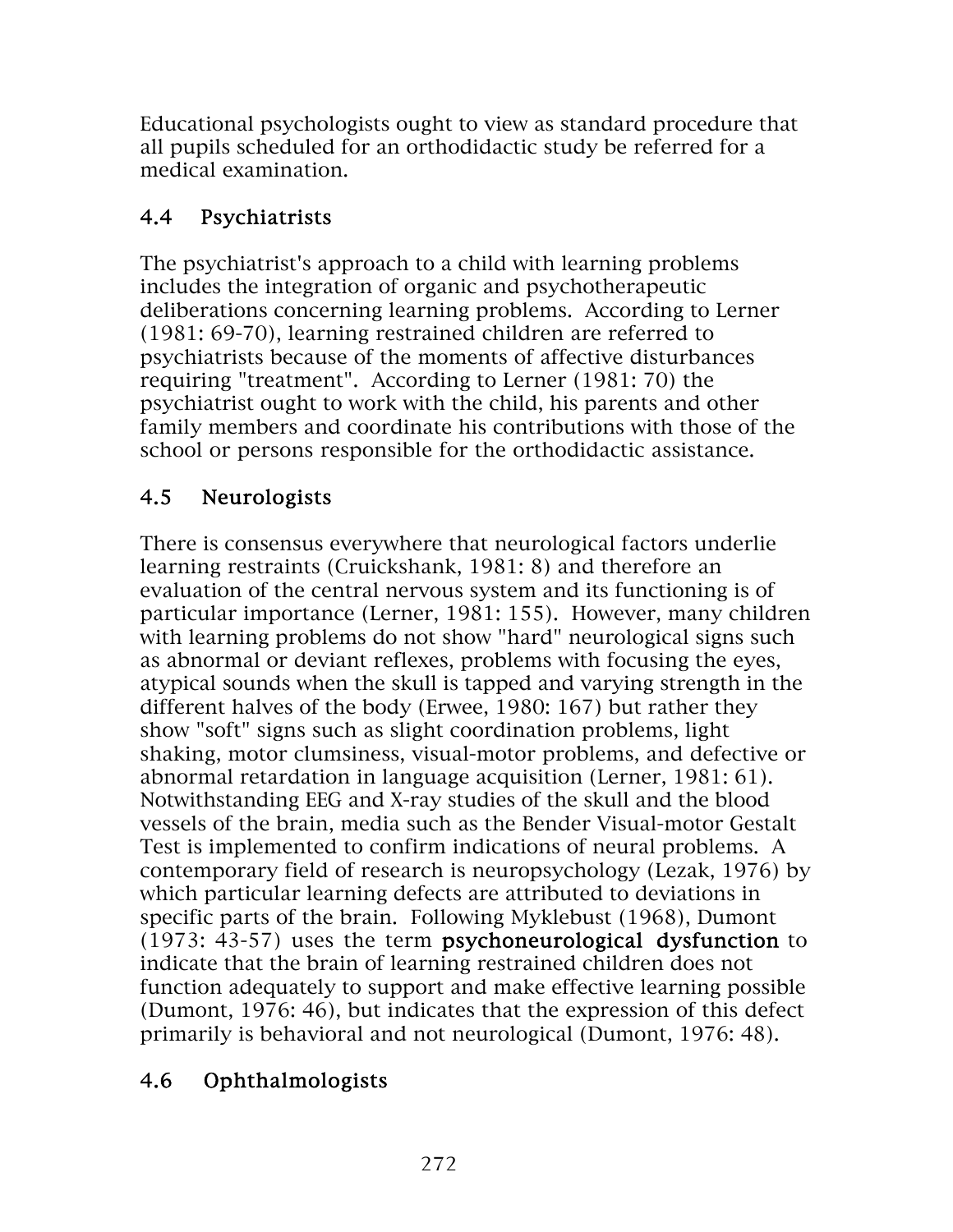Acute vision and visual perception are preconditions for the effective discovery of meaning by reading, writing, spelling and computing. Ophthalmologists provide a valuable contribution to the evaluation of the following optical functions:

\* Focusing both eyes on a fixation point;

\* the effectiveness of fixation abilities, i.e., accurately and quickly shifting from looking at one object to another;

\* convergence abilities, i.e., focusing on an object that moves closer;

\* accommodation abilities, in other words, maintaining a clear focus on a receding object (Lerner, 1981: 65).

Although the American Academy of Pediatrics and the American Academy of Ophthalmology issued a clarification in which it was stated that children with learning restraints appear to have the same eye abnormalities as ordinary children and that a multi-disciplinary program of assistance has to be followed rather than merely eye exercises. Recent research indicates that dyslexic persons manifest particular visual defects such as faulty saccadic eye movements and a diminished eye-span (Tansley, 1981: 105-108). An eye examination at the slightest suspicion of visual defects thus appears to be in order with the aim of determining the visual acuity at near and far distances, refractory difficulties and binocular problems. Although to date one cannot show that eye problems cause learning restraints, it has to be accepted that learning problems can be aggravated by them.

#### 4.7 Ear, nose and throat specialists

Hearing defects during the sensitive period of language acquisition can lead to serious language deficiencies. In the school framework a child is dependent to a large degree on a usable hearing ability since a large part of the teaching occurs by means of oral assignments. Irrespective of adequate auditory acuity a child also has to be able to ignore background noise. The loss of particular frequencies might lead to a child, e.g., not being able to clearly hear the voices of men or women. Loss of hearing in one ear might determine where a child ought to be seated in class. Allergies, sinusitis, hay fever and chronic middle-ear infections can cause learning impediments and consequently quick referral to an ear-, nose- and throat specialist is justified.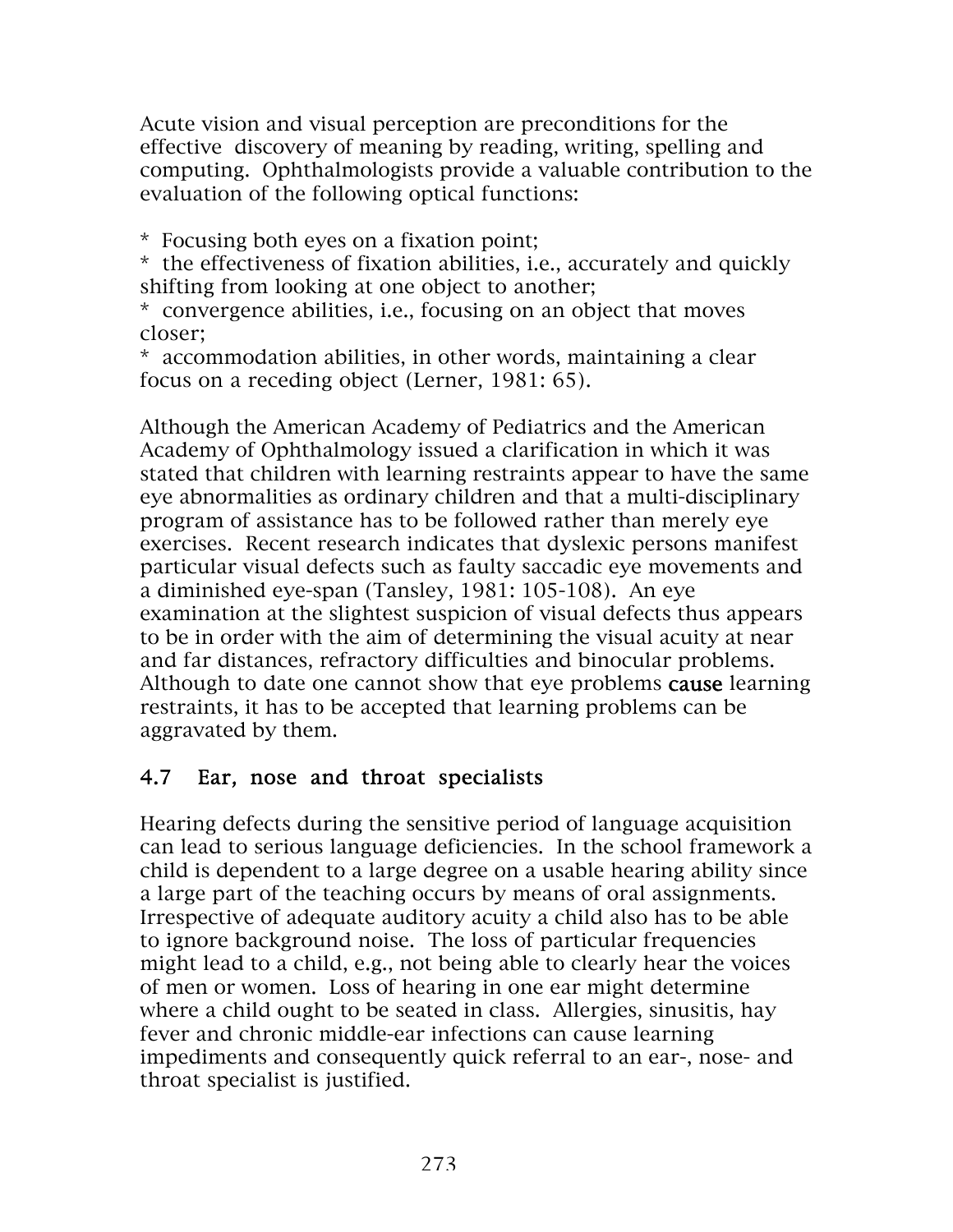#### 4.8 Paramedical experts

## 4.8.1 Occupational therapists

The **occupational therapist** provides a valuable contribution to the evaluation of perceptual and motor coordination. According to Kephart (1971: 114-117), adequate perceptual-motor development is a precondition for a reliable world image. According to him an unstable world image can give rise to perceptual and cognitive problems. Notwithstanding giving help with skills such as balance, movement, the synchronization of perceptual and motor skills, the occupational therapist supports a learning restrained child with respect to matters such as spatial relations, visual discrimination, figure-ground differentiation, visual closure, perceptual constancy, etc. all of which are related to learning restraints (Dumont, 1976: 110-138).

# 4.8.2 Physiotherapists

The physiotherapist's assistance is directed to improving particular physical functions such as breathing, coordinating the various parts of the body and also bringing forth correct body attitudes. The physiotherapist's contribution is in eliminating learning impeding physical conditions such as a lack of energy (Elwee, 1980: 168), asthmatic attacks, sinusitis, etc. and providing support to strengthen a positive body concept.

## 4.8.3 Other psychologists

Because of his schooling in education and psychology and more particularly the various theories of learning as postulated by Piaget and others, and the affective, cognitive and normative determinants in teaching and learning as described by psychologists such as Bloom, Erikson, Kagan and Kohlberg, the educational psychologist is in a position to integrate them when they are relevant to intervening with a learning restrained child. In particular cases referral to clinical psychologists might be necessitated by the identification of serious personal disturbances. In this case it could mean the end of real orthodidactic assistance because of the child's loss of involvement in reality.

#### 5. THE EDUCATIONAL PSYCHOLOGIST AS AN ORTHODIDACTICIAN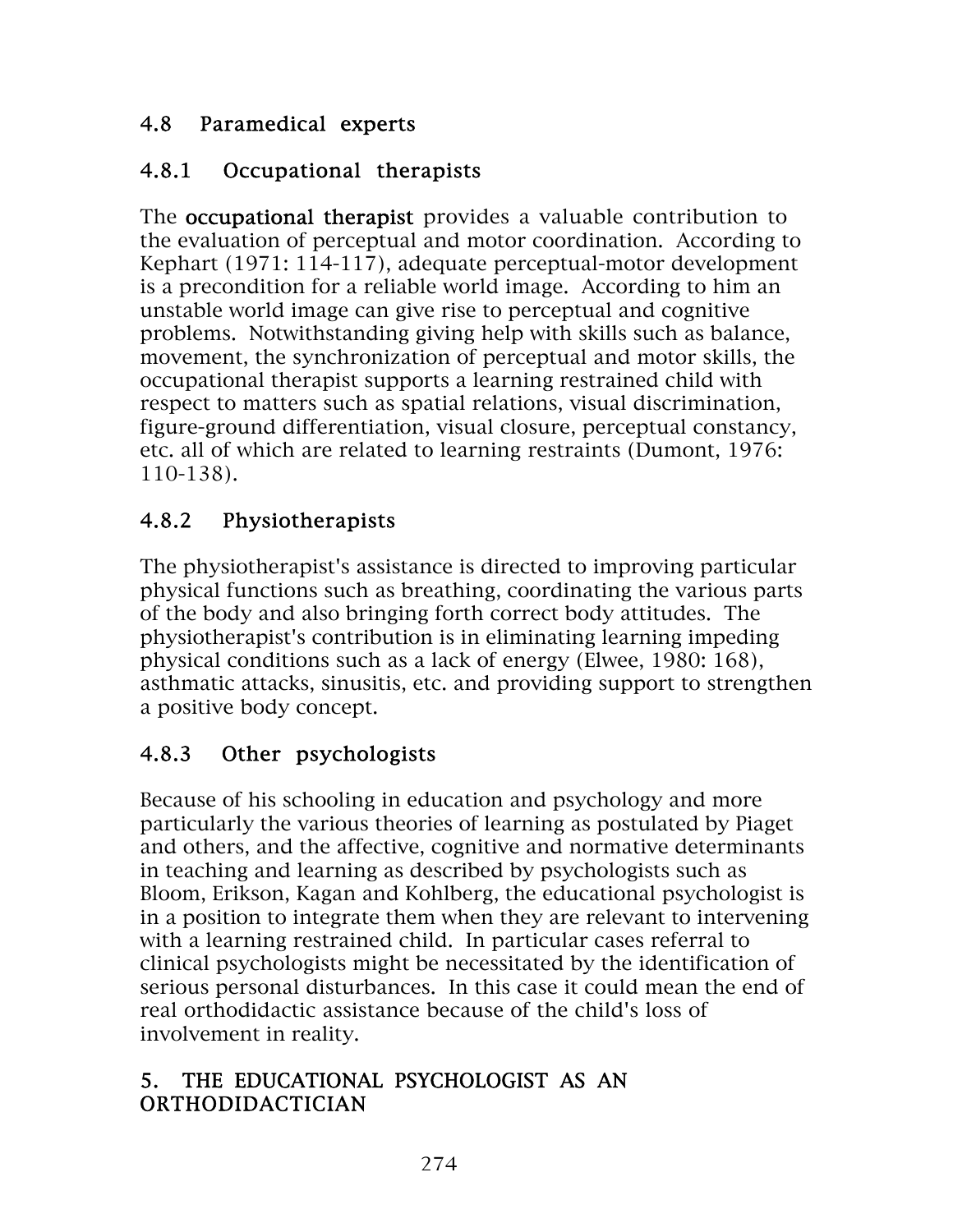On the basis of his knowledge of psychopedagogics (also called "educational psychology"), whose area of study is a child's learning and becoming, also in the secondary educative situation, namely, the school, his knowledge of didactics, of subject didactics and relevant learning theories, an educational psychologist is able to make expert judgments about a child's optimal actualization of learning. According to Van Niekerk (1984: 144), the educational psychologist as orthodidactician, on the basis of his knowledge of education and psychology, has to provide the theoretical foundation to a practicing teacher regarding a child's actualization of learning and becoming, but his primary task concerns a child who manifests personality development and learning problems and to provide help to such children by means of pedotherapy (making him ready and prepared to learn) and orthodidactic assistance (that includes remedial teaching). His overarching task is to establish strategies of evaluation, intervention and assistance on the basis of a specification of the disharmonious moments of the dynamics of teaching in terms of the teachers and/or child's role, on the one hand, and deficient learning contents and phases of the lesson, on the other hand, by which the defects in actualizing learning can be averted or eliminated.

#### 6. TRANSPROFESSIONAL COLLABORATION

A team approach to evaluating and diagnosing a learning restrained child is recommended by which the expertise of everyone involved is integrated into a reliable person image of the child. Since the educational psychologist eventually will plan the orthodidactic assistance and put it into practice, it seems meaningful that he should function as the coordinator of the diagnostic procedure. On the basis of his grounded knowledge of the specialized services that the other professions offer to the intervention with a learning restrained child, he ought to be able to decide about the composition of the team.

Erwee (1980: 170-171) provides the following guidelines for the collective diagnosis:

\* A totality approach must be followed in which the child is viewed in his being-on-the-way-to-adulthood and where assistance is always viewed as diagnosis so that continued evaluating will be exercised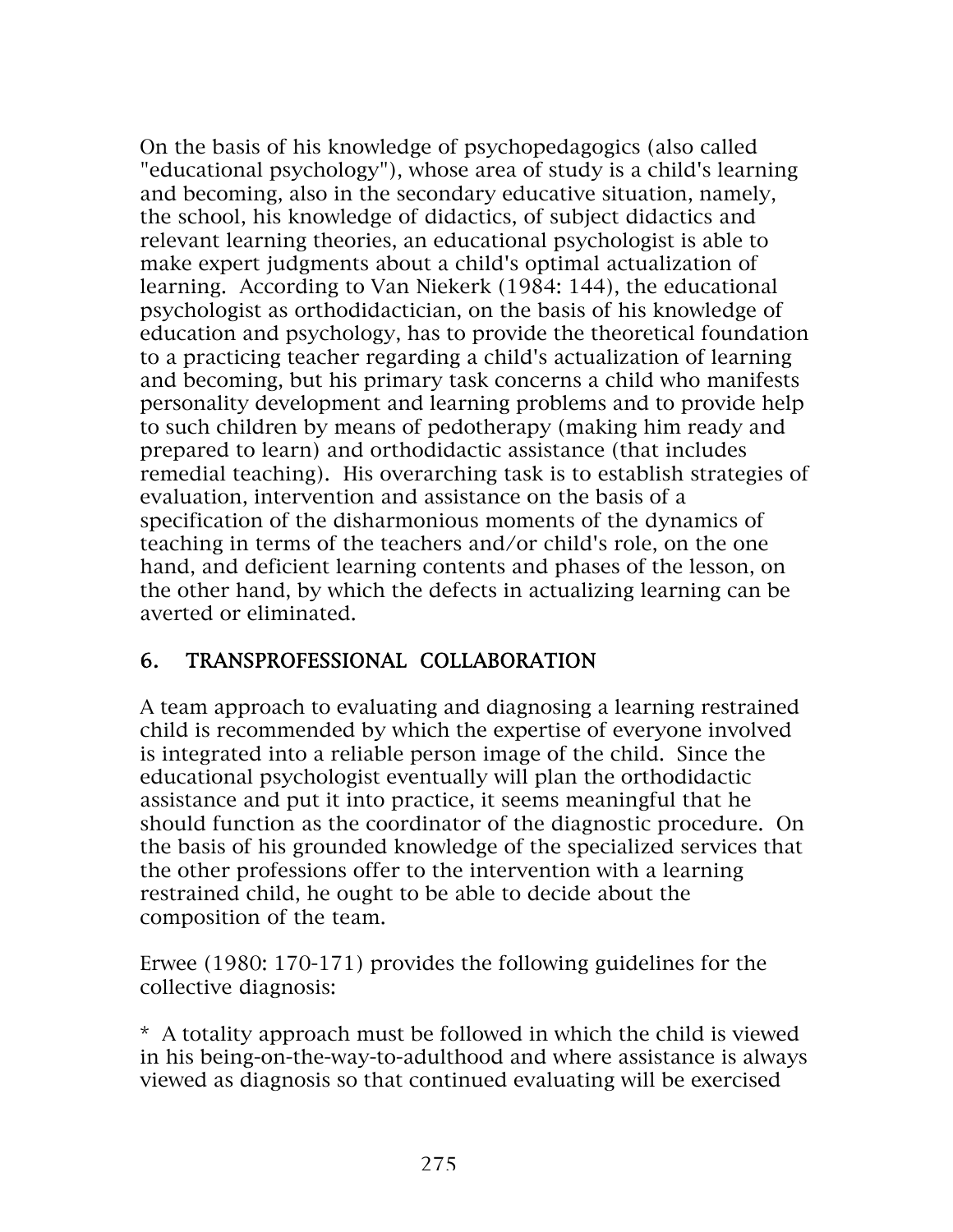and the disciplines should mutually operate together with the aim of compiling all relevant information;

\* the particular (philosophical) anthropology held by the educational psychologist, and especially the norm-centered educative and teaching aims striven for ought to be understood. The particular demands that the educative guidance of the learning derailed child poses have to be taken into account;

\* there must be an understanding of the high demands of the task and aims of the physician. His method often is eliminative in nature so that he primarily is dependent on the reliable feedback of information from the primary and secondary educators. The physician especially is dependent on the teachers' descriptions of the child's behaviors within a class or group (Erwee, 1980: 171); \* the integration of the assistance by the paramedical team members has to be closely synchronized so that it can be supportive of optimal learning;

\* the orthodidactician, in terms of determining a dynamic teaching and learning image, can form an image of the course of learning as a unitary image of all of the convergent, specialized information regarding a particular child: only within the phases of a lesson can such information be tested in the practice of educating (Erwee, 1980: 172) during which all pedagogic criteria are implemented and the validity of the multidisciplinary contributions can be determined.

#### 6. REFERENCES

Cruickshank, W. M. (1981). Concepts of learning disabilities. Selected writings. New York: Syracuse University Press.

Dumont, J. J. (1973). Leerstoornissen. Oorzaken en behandelings-methoden. Rotterdam: Lemniscaat.

Dumont, J. J. (1980). Leerstoornissen. Deel I. Theorie en model. Rotterdam: Lemniscaat.

Du Toit, A. S. (1980). Die disharmoniese onderwyssituasie: Riglyne vir die ortodidaktiese praktyk. D. Ed. dissertation. University of Pretoria.

Erwee, G. (1980). Riglyne vir hulpprogamme ten aansien val lees-en spelprobleme by die kind. M. Ed. thesis. University of Pretoria.

Estes, R. E., Hallock, J. E. and Bray, N. M. (1985). Comparison of arithmetic measures with learning disabled students. **`Perceptual and Motor Skills**, Vol.  $61$ , 712-716. Kephart, N. (1971). The slow learner in the classroom. Columbus, Ohio: Charles E. Merrill.

Kommittee van onderwyshoofde (KOH) (1980). Inligtingstuk oor die

identifisering, prosedure van verwysing, plasing en terugplasing van gestremde leerlinge. (GP-S(80)). Pretoria: Staatsdrukker.

Lerner, J. W. (1981). Learning disabilities: Theories, diagnosis and teaching strategies. Boston: Houghton Mifflin.